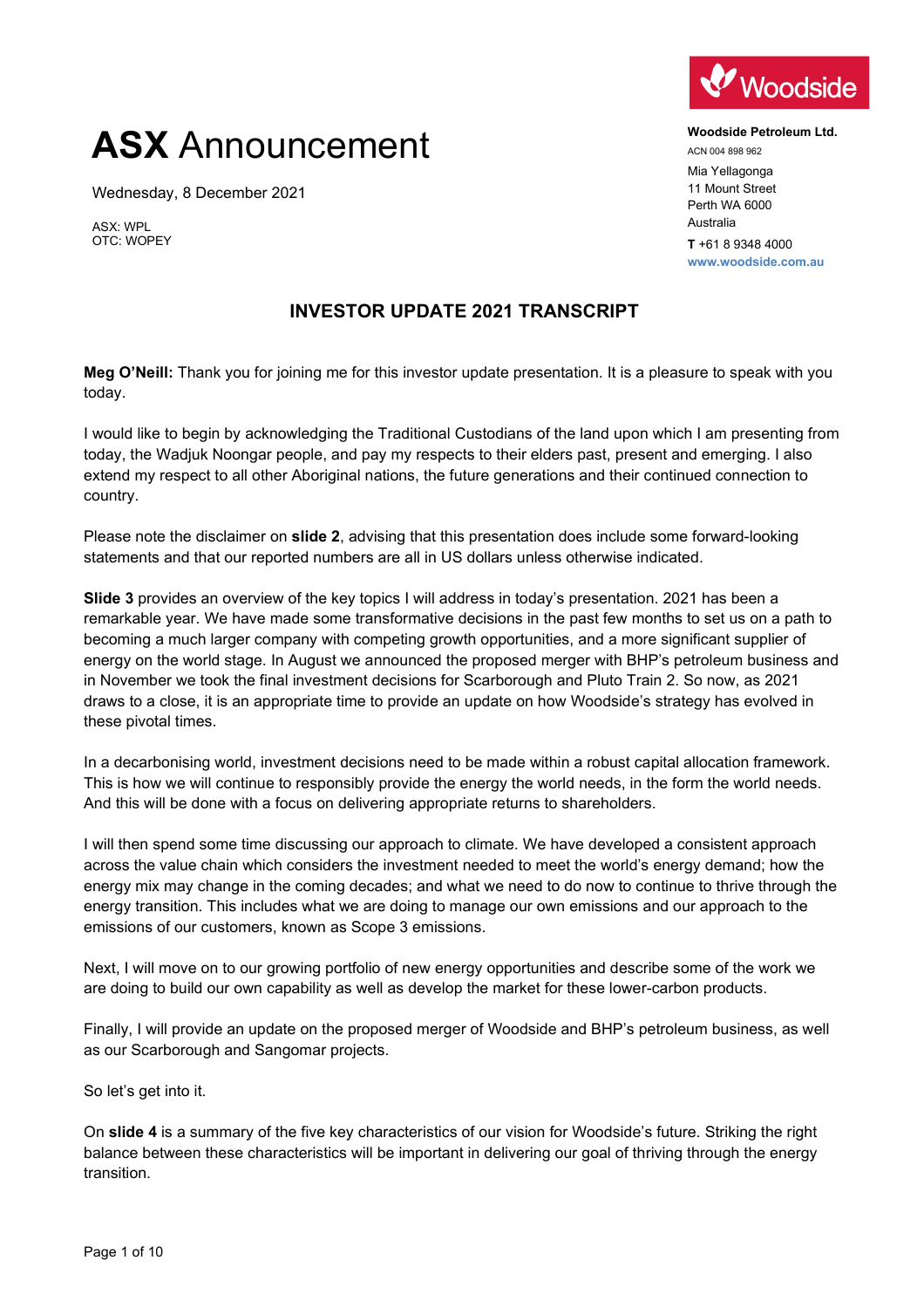On the left is low cost and lower carbon. Our customers, investors and other stakeholders are increasingly demanding low cost, lower carbon energy. Woodside has a history of low-cost, high margin operational excellence. We are good at it. And we are working on further improving the way we do things to make sure we are "match fit" for the challenge ahead. It is equally important that we provide lower-carbon energy to a decarbonising world.

In the middle is profitable. This will be an outcome of continuing to deliver low cost, lower carbon energy. Profitability in the longer term will also be a function of making the right investment decisions as we navigate the coming years.

Next is resilient, which too is dependent on our ability to remain profitable through various commodity cycles. We test the resilience of our portfolio to a range of energy demand and price scenarios, and these help inform our future investment decisions.

On the right is diversified, which is important to reducing our reliance on any single asset, product or market. The proposed merger with BHP's petroleum business will deliver increased geographic, product and end market diversity. And our strategy to invest in new energy projects will provide additional diversity, which in turn will increase the resilience of the business.

These five characteristics are interdependent, and together will enable us to optimise the value of the opportunities before us and to provide enduring returns to our shareholders.

**Slide 5** outlines our strategic framework, which explains in more detail how we are set up to achieve the vision outlined on the previous slide. Woodside has a competitive advantage in the quality of our portfolio. We produce highly valued products from world-class, Tier 1 assets. We exploit our deep knowledge of the value chain to identify new opportunities and enable diversification into new energy products and solutions.

Investment opportunities are assessed through a disciplined capital allocation framework, which includes clear investment criteria depending on the type of investment. The impact on the wider portfolio under different scenarios is considered, along with shareholder returns and carbon emissions, to make sure we are maintaining a profitable, resilient and diversified portfolio.

How we allocate our capital is informed by energy market analysis. Analysing the behaviour of the markets for our primary products and forming a view on how things may change tomorrow helps de-risk today's decisions. This analysis helps us evaluate current opportunities and also to position the business to adapt as the energy requirements of our customers evolve.

Of course, none of this will be effective without committed teams working together in a high performing culture. Two aspects of workplace culture that are important to me are, the inward focus; that is, how we work together – an engaged, accountable, and diverse workforce making the most of opportunities. And outward; that is, an awareness of our role in broader society – our people applying an ESG mindset to guide responsible decision making at all levels of the business.

Underpinning the success of this strategic framework are three primary enablers. First is safe and reliable operations, which is essential to keeping our people safe and safeguarding our revenue. Second is a strong balance sheet, which provides us the financial flexibility to pursue the right investments at the right time. And third is technology, which enhances our efficiency, delivers lower cost and improves decision making across the value chain.

Moving to **slide 6**, I recognise that Environmental, Social and Governance factors are integral to our success. The Sustainability Committee of our Board recently endorsed these ESG topics as those that are most relevant to our business activities at this point in time. The topics were identified after consideration of our global presence and feedback from stakeholders.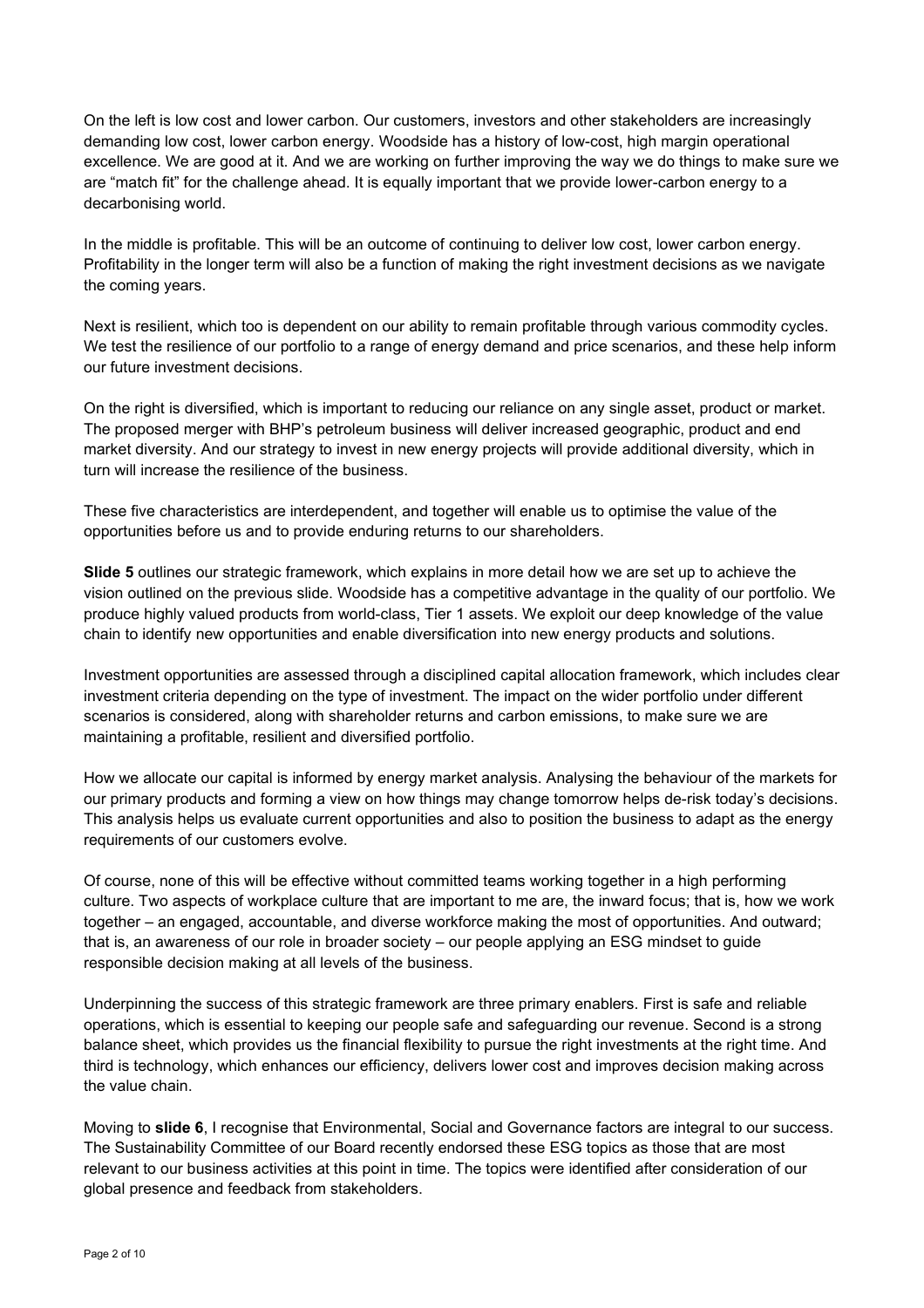As you can see, ESG covers a wide range of topics, so I'll mention just a few. For Environment and Biodiversity, strong environmental performance is essential, and we do this by integrating world-class environmental management throughout the life cycle of our activities. We perform research in the areas in which we operate to better understand the potential impacts of our activities on biodiversity and to better manage this risk.

For social and cultural impacts on communities, we are committed to managing our activities in a sustainable way. This is fundamental to the wellbeing of our workforce, our communities and our environment.

For Corporate Governance, we believe that adopting and operating in accordance with high standards of corporate governance is essential for sustainable long-term performance and value creation.

Onto **slide 7**, I mentioned earlier that business planning and capital allocation decisions are informed by energy market analysis. As an example of particular relevance given where we are in the energy transition, here are the four scenarios published by the International Energy Agency modelling a range of pathways by which the energy transition could unfold. They range from the Stated Policies scenario at one end, which assumes the implementation of climate policies already announced, through to a Net Zero Emissions 2050 scenario at the other, which incorporates further actions required to limit warming to 1.5 degrees Celsius.

Each scenario contains different outcomes for the forecast for energy including from oil, gas and hydrogen, and hence the investment required to develop these energy sources. Under all four scenarios, significant investment is expected in oil and gas, with growing hydrogen investment required especially in the Net Zero 2050 scenario. Even in the Net Zero scenario, the forecast cumulative investment in oil and gas needed to meet the world's energy needs is immense at approximately \$10 trillion. It is clear there is an important role for oil, gas and hydrogen, and our strategy to develop a diversified and resilient portfolio will help enable Woodside to thrive through the energy transition.

This sort of macro energy market scenario analysis helps our understanding of future opportunities. We also perform scenario analysis on our own portfolio to help our understanding of our own resilience to a range of climate outcomes. **Slide 8** shows the indicative free cash flow generated by the proposed combined Woodside and BHP Petroleum portfolios under the same four scenarios on the previous slide.

There are a couple of points to note in this analysis. First, the range of free cash flow outcomes is driven by the different product pricing assumptions across the scenarios. The Stated Policies scenario assumes the highest demand for oil and gas and highest assumed pricing. Likewise, the Net Zero scenario has the lowest.

This analysis indicates that the combined portfolio is robust to a very wide range of future scenarios. Even under the assumptions of the Net Zero scenario we would remain free cash flow positive in the long term, speaking to the value of our low-cost, Tier 1 assets.

The analysis also highlights the value of taking prudent action now to develop a diversified portfolio of growth options including oil, gas and new energy projects, to optimise value as the energy transition unfolds.

It is important to note that this scenario analysis is static, meaning it applies a set of assumptions to the merged portfolio and does not factor in how Woodside might respond to changing market conditions over the period. An advantage of our strategy is the optionality to modify our portfolio composition to optimise shareholder returns under various scenarios as the market evolves out to 2050 and beyond.

Scenario analysis of our portfolio is an important tool to inform investment decisions and influence where we should prioritise the identification of future opportunities.

Scenario analysis at a portfolio and opportunity level underpins all investment decisions. **Slide 9** provides some examples of further considerations used when assessing individual opportunities and how we might optimise the wider portfolio. The portfolio assessment includes a range of financial and non-financial metrics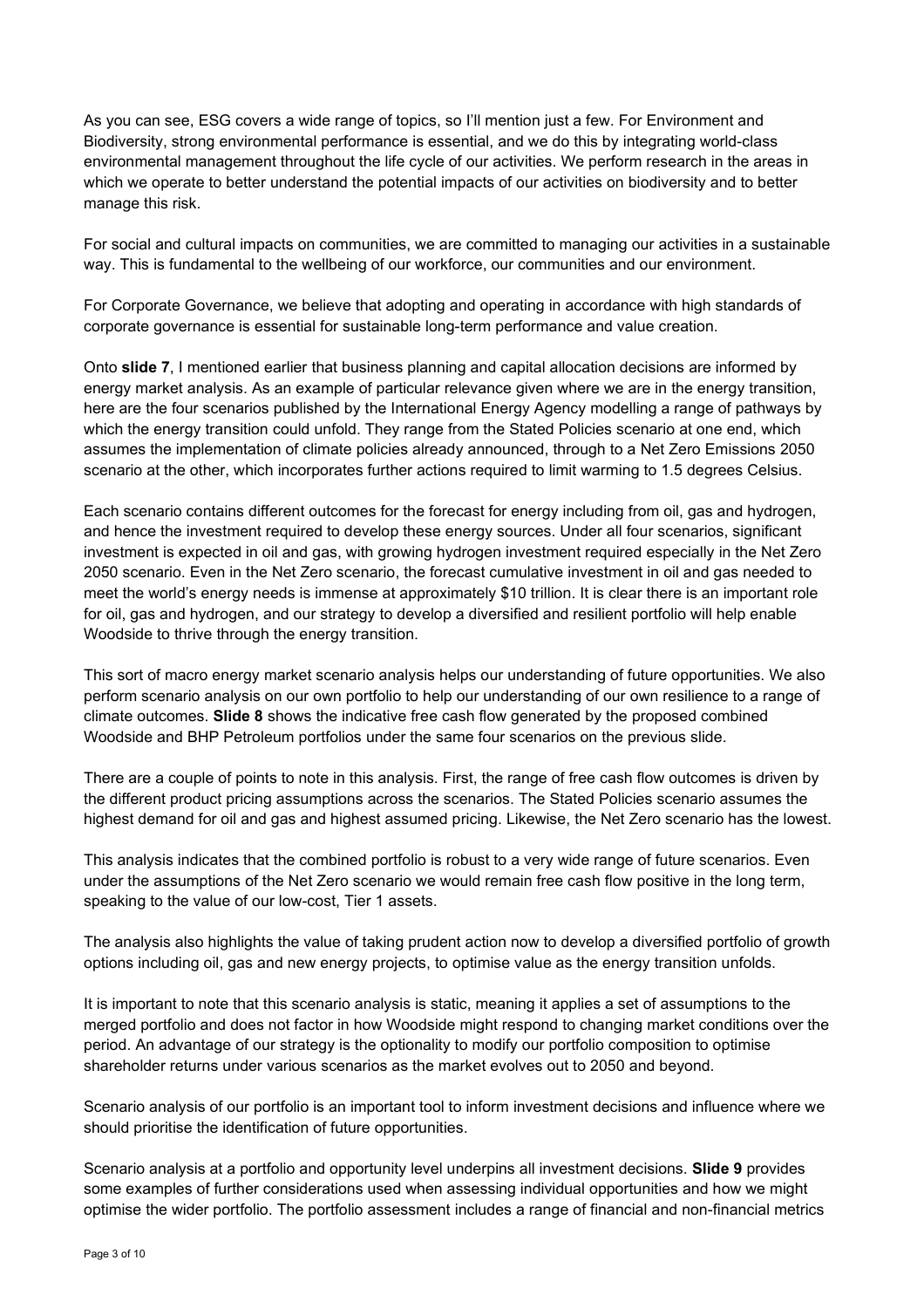including the impact on earnings per share, free cash flow and the emissions profile. This assessment can apply to acquisitions or divestments, and for evaluating the impact of a new project on the portfolio.

At an opportunity level, project economics such as internal rate of return, payback period and opportunity risk are assessed and evaluated. The aim is having the discipline to move forward only those opportunities that are a good strategic fit. Ultimately, we want to ensure we are making decisions consistent with our vision to build a low cost, lower carbon, profitable, resilient and diversified portfolio.

Moving onto **slide 10** and a summary of our capital allocation framework. We have characterised future investments into oil, gas and new energy. Not all energy investments are the same, and these three investment types are fundamentally different in nature and have different risk/return profiles.

For future oil developments we will target an internal rate of return greater than 15% and payback within 5 years. Oil investments can be attractive due to the shorter development cycle and higher cash generation. Subsea tiebacks to existing oil infrastructure can be particularly attractive.

Gas projects typically generate long-term cash flows and tend to be resilient through the commodity price cycle. We will target an IRR greater than 12% and payback within 7 years. The recently sanctioned Scarborough project comfortably exceeded these investment hurdles. Gas projects can also include adjacent hydrogen production, depending on nearby resources and market.

And of course, we also see a significant ongoing role for Woodside's LNG production to support our customers' decarbonisation commitments.

New energy projects tend to carry a lower risk profile as they are not exposed to upstream or resource risk in the way a traditional oil or gas development is. There is also a lower financial barrier to entry, given the lower capital required for development. The lower project risk means a lower return can be expected. We will target an internal rate of return greater than 10% and payback within 10 years. New energy projects can potentially be scaled up to meet demand as the market develops.

The emissions from projects in all capital allocation categories need to be managed to meet our net emissions reduction target of 30% by 2030, and a net zero aspiration by 2050 or sooner.

This capital allocation framework will support value optimisation, shareholder returns and the decarbonisation goals of Woodside and our customers.

**Slide 11** outlines our approach to shareholder returns. I have discussed how we are focused on optimising value and shareholder returns through a low cost, lower carbon, profitable, resilient and diversified portfolio. That portfolio, through our safe, reliable and low-cost operations, generates cash which helps fund investment and strengthens our balance sheet.

The Board recently reviewed our dividend policy and determined there would be no change. It remains based on net profit after tax or NPAT, with a minimum 50% payout ratio.

NPAT is an appropriate basis given our capital expenditure requirements for Scarborough and Sangomar in the next few years. The NPAT basis helps preserve cash and protect the balance sheet in periods of low commodity pricing. We will target a payout ratio between 50 and 80%.

In periods of excess cash generation, we will consider additional opportunities to provide returns to shareholders through special dividends and share buy-backs. We can also consider other investments if they meet the criteria of our capital allocation framework and other strategic requirements which I have already spoken about.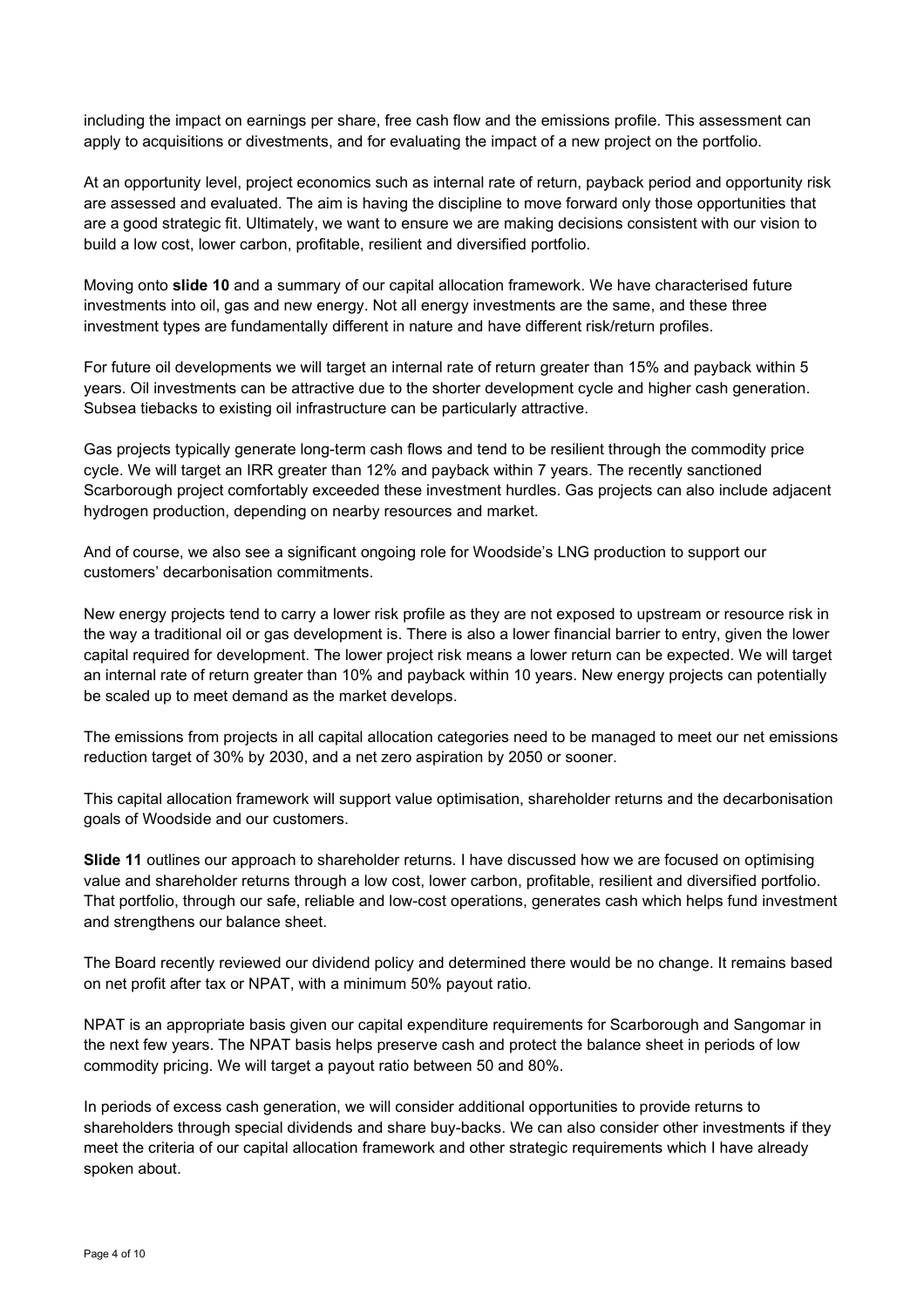Moving onto **slide 12**, where Woodside's decarbonisation targets are summarised. We are planning to thrive in a lower-carbon future. Our net emissions reduction targets of a 15% reduction by 2025 and a 30% reduction by 2030, with a net zero aspiration by 2050 or sooner, are unchanged and will apply to the proposed merged portfolio. It is important to note that these emissions targets apply to our entire equity portfolio, both operated and non-operated. We intend to achieve them by designing new facilities to be more efficient, operating our existing facilities more efficiently, and offsetting the remainder.

We have also set ourselves a new target to invest \$5 billion in new energy products and lower-carbon services by 2030. This significant investment in new energy will position Woodside as an early mover in the new energy market and support the decarbonisation goals of our customers.

**Slide 13** describes more clearly how this \$5 billion investment will help our customers. It also describes our approach to Scope 3 emissions, which are the emissions generated when customers use the energy we supply.

I am proud to lead a company which supplies the energy needed by our customers to heat homes, keep lights on, enable industry and develop economies. The main markets for our products have all set net zero targets for around the middle of the century and have their own paths to achieve those targets. We expect LNG to remain an important part of the energy mix in our region for decades to come, both as a lower-carbon source of fuel for coal-dependent countries and as convenient firming capacity for renewables. We can reduce our own net emissions, and by supplying LNG help our customers reduce theirs.

Our approach to Scope 3 emissions is three-fold: Invest, support and promote.

Our new energy investment is collaborative. The core of our strategy is to invest in the new energy products and lower-carbon services our customers need as they decarbonise. Like the founding of the LNG industry, this will be a collaborative process. We are working with other companies to study, understand and potentially develop supply chains, production facilities and end markets. This approach helps decrease the offtake risk, as we are developing supply and demand in concert with our future customers. These products, which produce no carbon at the point of use, will help our customers decarbonise. We have made several announcements in the last few months, and I'll come back to them a little later.

We are also looking at developing lower-carbon services. One such example of this could involve Woodside offering the use of a carbon capture and storage facility as a service to third parties to sequester their emissions for a fee.

Under "support", we collaborate with customers and suppliers to realise opportunities that can only be accomplished by working together. Examples of this include the carbon-offset cargoes sold to customers this year. In one instance we worked with a customer to offset the emissions from the production, processing and shipping of a condensate cargo such that the condensate arrived at its destination port with a net zero upstream carbon footprint. There are also things we can do in our own business, such as business travel, use of our shipping fleet and the expectations that we communicate with our suppliers regarding lower carbon footprints.

Under "promote" we advocate for a consistent set of global standards to apply for the recognition and transfer of carbon credits. We were very pleased to see the agreement of the rules to underpin a global carbon market at the recent COP26 meeting, enabling the robust use of offsets in emissions reduction. This year we agreed to participate in the Federal Government's Corporate Emissions Reduction Transparency report scheme. We are also working with customers to improve the standard of carbon accounting and emissions measurement to increase transparency.

I'll now talk about how we see our new energy investment unfolding. Our energy transition plan is outlined on **slide 14**. We're at the start of a process that will unfold over the coming decade.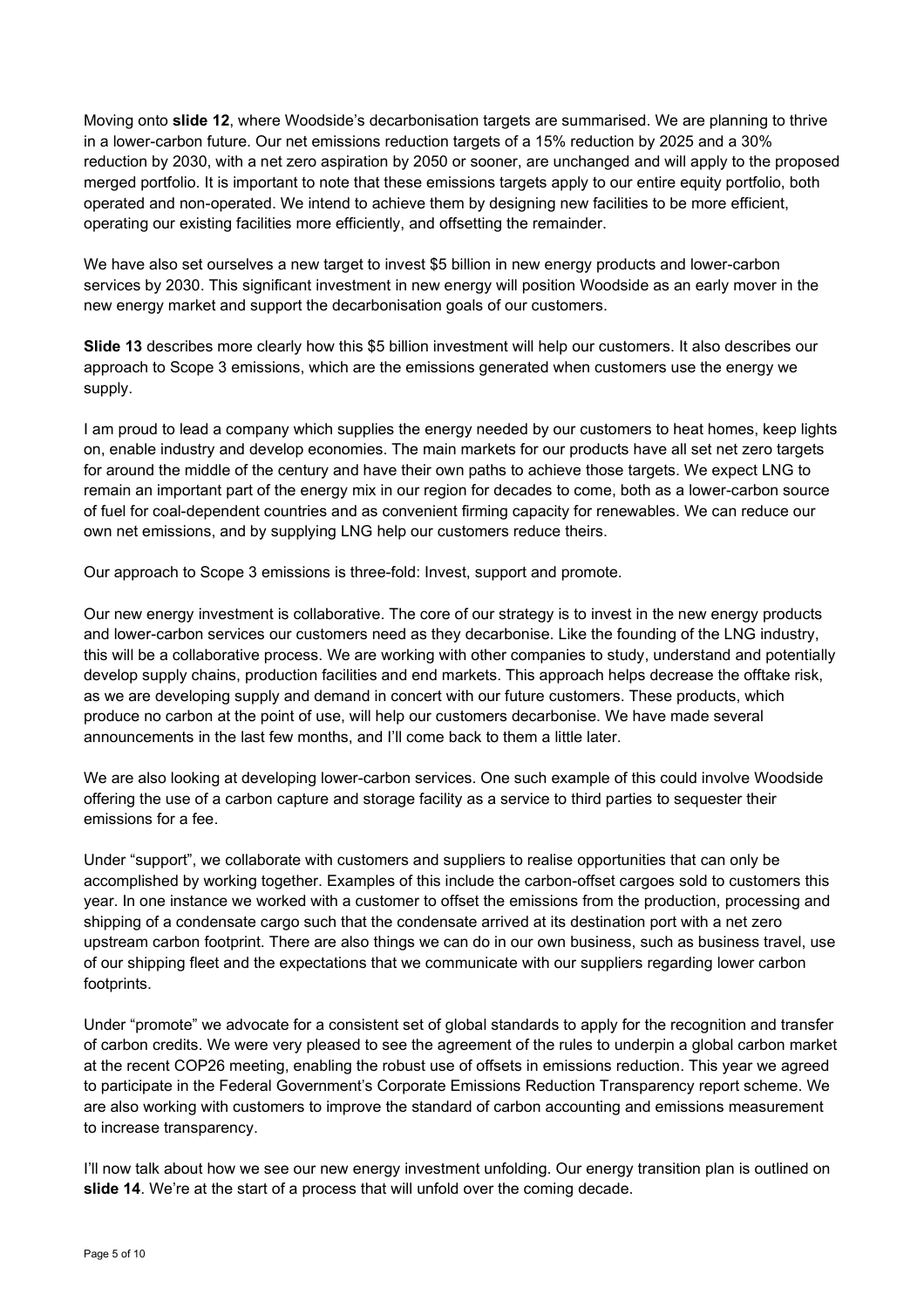Today, our focus is on developing a market for our potential future new energy products. As just mentioned, we are building relationships across the value chain in order to capture and utilise the expertise of others who have complementary skill sets to us. Our approach at this stage is technology flexible; we need to be nimble enough to back the dominant technology if it takes off. We are quite deliberately involved in several opportunities to build that optionality.

We are securing land in attractive areas, preferably close to available renewables or close to market, for development opportunities which leverage our existing capabilities. We're also making headway with developing carbon capture and storage opportunities.

Two prospective markets which are getting particular focus right now are heavy vehicle transport and power generation. Using hydrogen to fuel heavy vehicles is a compelling way to seed a hydrogen market, as there is limited refuelling infrastructure required for trucks doing point to point runs from a depot. Just this week we announced a memorandum of understanding with Hyzon Motors to study the development of hydrogen fuelled truck engines.

We expect that in the mid-2020s the new energy transition will be underway, including the start-up of the first of our new energy projects. We could potentially be exporting ammonia from Australia and developing carbon capture and utilisation opportunities. We will continue to scale-up our carbon offset projects to ensure we deliver on our emissions reduction targets.

New energy at scale is expected in the 2030s which could include exporting liquid hydrogen from Australia, scaling-up carbon capture and storage activities and expanding production from our existing new energy projects to match market demand.

**Slide 15** outlines four of our recently announced new energy opportunities. Our projects will be phased, starting small with the potential to build scale. In each case the project location has been chosen for specific reasons.

H2Perth, located near the Kwinana industrial hub south of Perth, has a flexible design for both hydrogen and ammonia, and the initial phase is targeting approximately 110,000 tonnes per annum of hydrogen production including a 250 megawatt electrolysis component. We have committed to offsetting all emissions associated with the production of hydrogen and ammonia from H2Perth, making it net zero emissions.

H2TAS, located in the Bell Bay area of northern Tasmania, is targeting an initial phase of 200,000 tonnes per annum of ammonia generated from 300 megawatts of electrolysis and has the potential to support up to 1.7 gigawatts of electrolysis. H2TAS is planned to use a combination of hydropower and wind power to create 100% renewable hydrogen and ammonia. We have recently completed design studies, which confirmed the technical and commercial feasibility of exporting ammonia from H2TAS to Japan.

Our recently announced H2OK opportunity in Oklahoma is intended to support an emerging opportunity to provide liquid hydrogen to fuel the heavy vehicle transport sector. H2OK is close to highways and the supply chain infrastructure of major companies that have signalled their interest in securing lower-carbon energy.

Lastly, we are collaborating with Heliogen on deployment of their breakthrough concentrated solar technology at a pilot facility in California. We are attracted to this technology, which allows solar energy to be captured and stored as thermal energy, effectively making the energy available even after the sun goes down.

On **slide 16**, we have an indicative new energy growth plan. The timing of projects and expansion would be timed to match growing customer demand. By 2030, we have the potential for approximately 3,000 megawatts of capacity from lower-carbon energy solutions. The projects listed here are the four opportunities from the previous slide with the addition of a solar power project contemplated near Karratha. The solar project concept is for the supply of approximately 50 megawatts of solar energy to the Pluto LNG facility, and a further 50 megawatts of solar power to be supplied to Perdaman's proposed urea facility.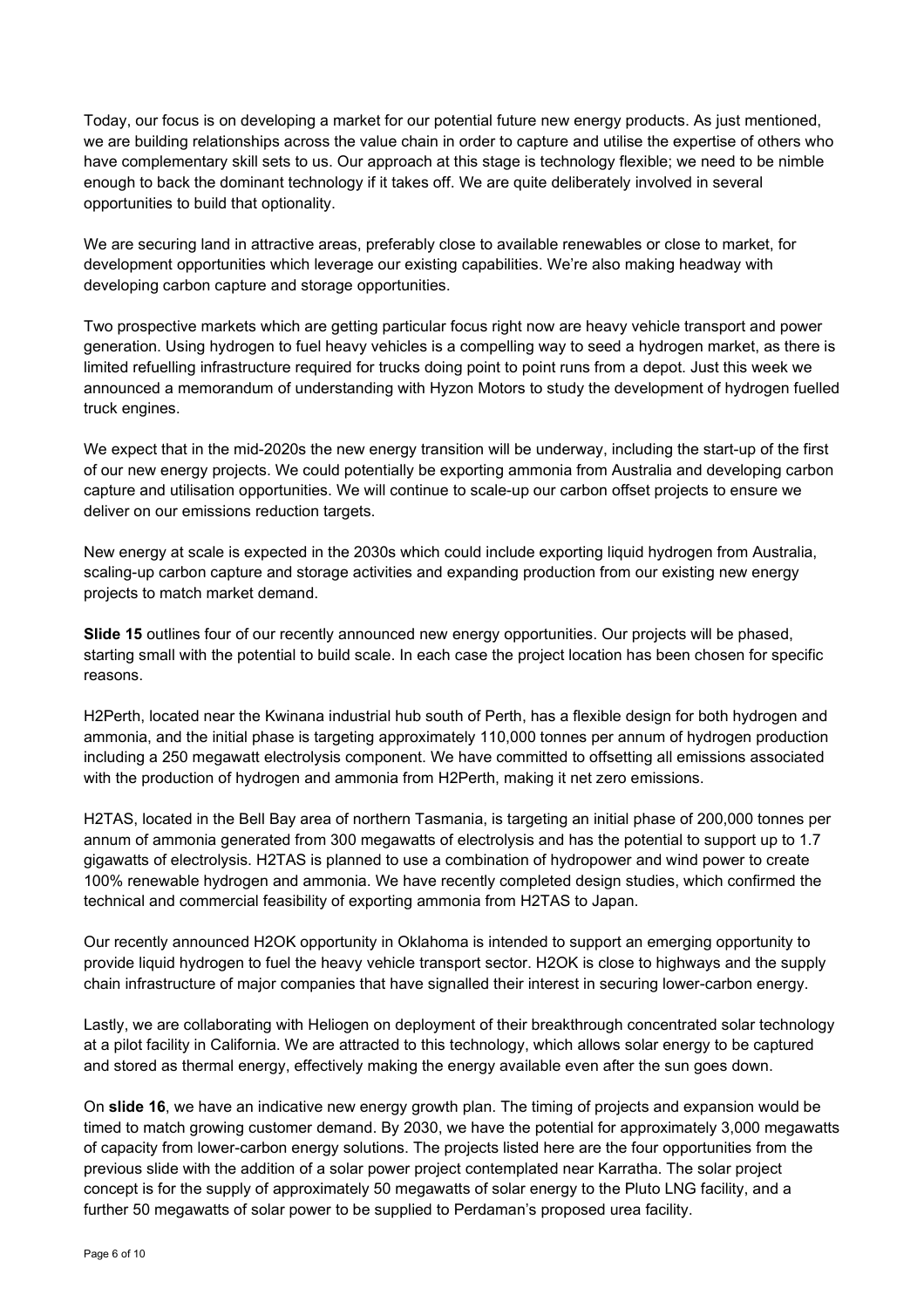Moving to **slide 17** and our carbon business, which we established in 2018 to build the portfolio of offsets to support Woodside's net emissions targets. We actually started broad-scale tree planting back in 2008 in support of the Pluto LNG development. We have built a high-quality portfolio of offsets at a competitive cost. This provides us with a diverse, cost competitive foundation portfolio to support base business and future Scarborough demand.

We have secured approximately 10,000 hectares of land, which we plan to use suitable portions of for the planting of native trees. Our existing and planned Australian land-based projects are expected to deliver approximately 2.5 million tonnes of offsets by 2040.

Through these activities, we have secured sufficient offsets to meet our 2025 15% net emissions reduction target for the merged portfolio, and are on track to meet our 2030 net emissions reduction target of 30%. In addition to offsets, we are assessing opportunities for carbon capture and storage, including assessing an opportunity to develop a large-scale, multi-user project near Karratha, Western Australia. Carbon capture and storage will support further emissions reduction after 2030.

As I take a moment to reflect back on 2021, **slide 18** provides a summary of what we set ourselves to deliver, shown on the left-hand side. We said we would tackle costs through a cost transformation program, and we have done that through the implementation of our Operations Transform program. We said we'd achieve a final investment decision on Scarborough and continue delivery of Sangomar, and we've done that, including the sell-down of 49% of Pluto Train 2 to Global Infrastructure Partners. We said we'd make progress on the energy transition, and we've done that, as we continue to build our new energy business.

On top of all this, we announced the proposed merger with BHP's petroleum business in August, followed by the execution of the share sale agreement in November.

It has been a big year for Woodside and 2022 will be a transformational year as we work towards the targeted completion date for the merger.

On **slide 19** is the strategic rationale for the proposed merger with BHP's petroleum business. It is a natural union. Woodside and BHP have worked together for decades as participants in the North West Shelf, and more recently in the Scarborough Joint Venture.

The rationale for the merger is compelling. The merged business would have the scale, diversity, and cash flow to better thrive through the energy transition.

After completion, we would have a larger portfolio of long-life Tier 1 assets, increased resilience, and increased cash generation to help support future investment and shareholder returns. Woodside's balance sheet would be further strengthened by the addition of the unlevered BHP assets.

The increased cash flows will provide flexibility with how we allocate capital in the future. We should have greater capacity to invest in new energy opportunities, supporting our targeted \$5 billion new energy investment this decade. We will do this prudently by applying our capital management framework and with discipline.

**Slide 20** shows the geographic and asset diversity of the proposed combined group. BHP's assets complement Woodside's existing assets very well and our respective portfolios are of a similar size. The combined portfolio is more diversified by geography and more diversified by product split. It would be a top 10 independent energy company by production with operations and projects across the hubs of Australia, Senegal, Trinidad and Tobago and the Gulf of Mexico. The combination of the Woodside and BHP portfolios can be stronger together than apart.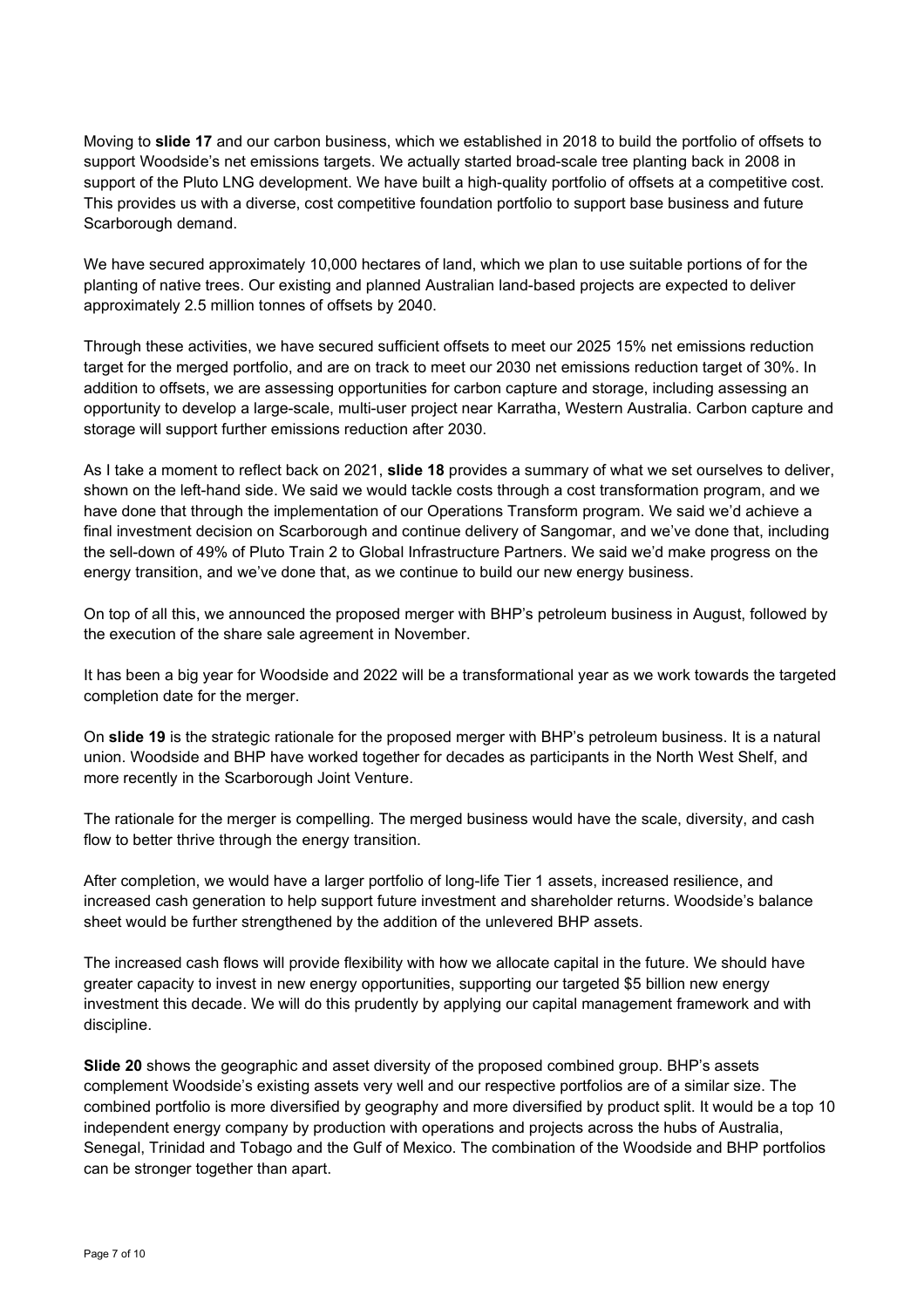The near-term development pipeline is exciting. The Sangomar project in Senegal has been in construction now for almost two years. Mad Dog Phase 2 in the Gulf of Mexico is expected to start up next year. And final investment decisions have recently been taken for the Scarborough project offshore Western Australia and Shenzi North in the Gulf of Mexico, and there are other attractive opportunities in the Gulf of Mexico. These, together with other potential oil, gas and new energy developments, provide an enviable hopper of opportunities competing for capital.

**Slide 21** provides the proposed timeline for completion of the merger. The share sale agreement and integration and transition services agreement were executed in November. The next key milestones are satisfaction of the relevant regulatory and third-party approvals and the release of shareholder materials, including the independent expert's report. The independent expert's report being prepared by KPMG will contain an opinion as to whether the merger is in the best interests of Woodside shareholders.

We have assessed what exchanges would be appropriate for secondary listings having regard to the composition of the shareholder base post-merger along with other considerations and made the decision to pursue secondary listings on the New York Stock Exchange and the London Stock Exchange. We will still retain our primary listing on the ASX and continue to be headquartered in Perth, Western Australia.

The shareholder meeting to approve the issue of shares is targeted for the second quarter of 2022.

It's important to note the comment at the bottom of this slide that we need to run our businesses independently until after completion. We'll need to continue the conversation with you later regarding our future plans for the joint portfolio and joint business.

I can provide some high-level indication of how we intend the merged entity to be structured. **Slide 22** sets out Woodside's proposed broad organisational design. Post-merger, we will be a global company and the structure is intended to enable local decision-making within time zones, regions and operations. We propose that Australia and International Operations will be accountable for safe and reliable operations. New Energy, Exploration and Development, and Marketing and Trading will be accountable for developing future opportunities through the energy transition. Projects will be accountable for high-performing and efficient capital execution. And our Business Services, Technical Services, Finance and Strategy & Climate areas will provide support and guidance to the business and the corporation.

The majority of our resources will be embedded in the business they support with small-centralised teams of global expertise supporting across the breadth of the business.

Moving onto **slide 23**, the integration team has been working on identifying what opportunities exist to deliver our targeted annual synergies of more than \$400 million, and developing plans for how to potentially implement these savings after completion. We have identified a number of opportunities across Operations, Growth, Exploration, Marketing and Corporate.

For Operations, our focus is on the implementation of activities already identified and planned on existing Woodside assets as part of the Operations Transform program, and then look for opportunities to roll these out further post-completion. There is potential to improve inventory management and consolidate contracts. We can also look at best practices across the joint portfolio and whether there is opportunity to take the best from both sides.

For the Growth pipeline, we can assess whether there are supply service synergies across all projects, as well as other saving opportunities. This could include such things as the timing of drilling campaigns across different projects to utilise drill rigs more efficiently.

In Exploration we anticipate a focus on high-quality prospects that have a clear path to commercialisation.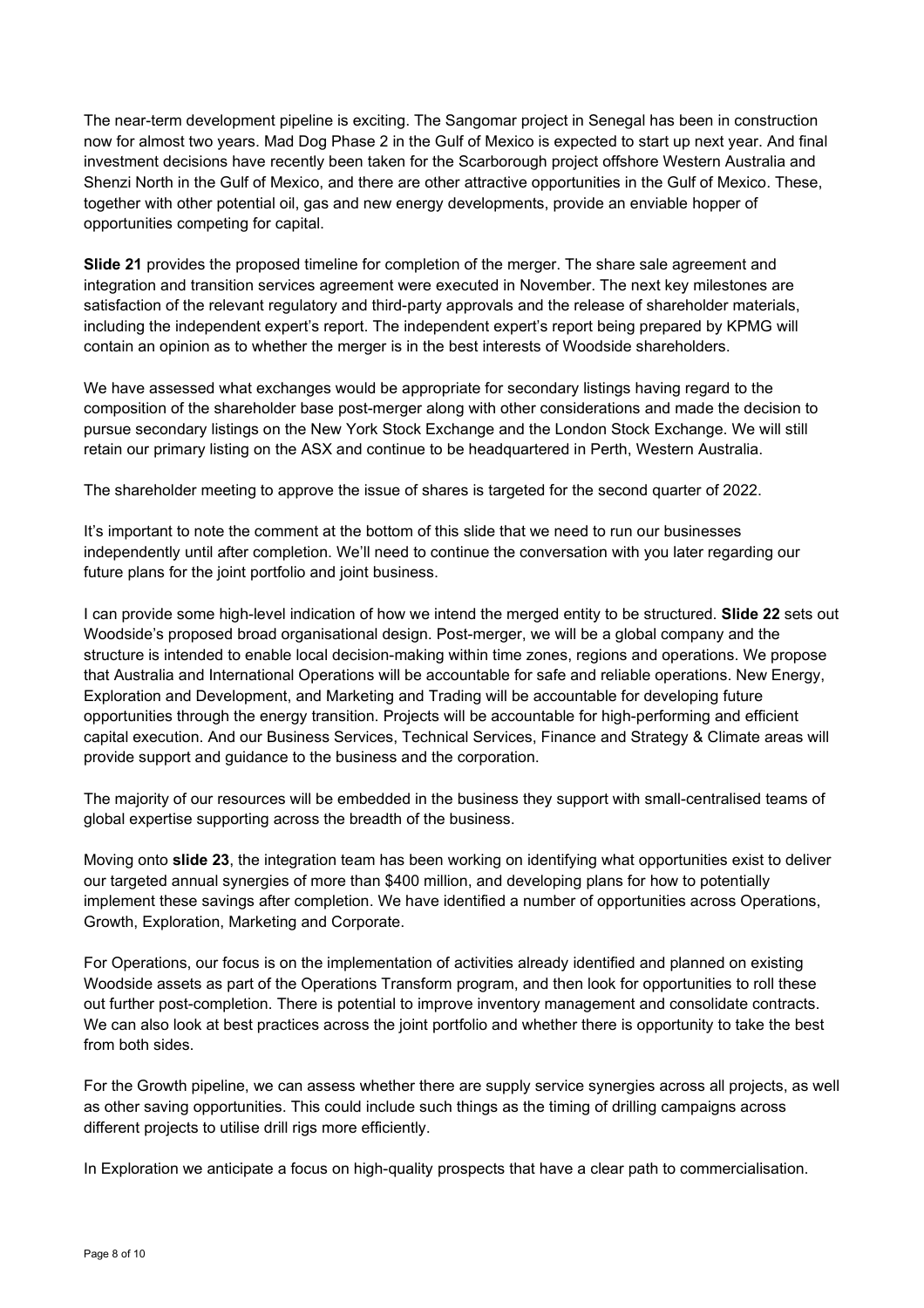In Marketing, we will explore leveraging increased scale to extract value from our portfolio of sales positions. A larger portfolio could provide opportunities to improve shipping utilisation. It should also increase the number of optimisation trading opportunities across the broader portfolio.

Lastly, in Corporate we see opportunities in the future rationalisation of applications, licences and subscriptions; and some alignment of systems and processes. The organisational design will be optimised to meet the needs of the merged business. We will continue to identify and plan how else we could optimise the merged portfolio, so that after completion we're set up for success and ready to implement and deliver.

Before we finish, I'd like to take some time on **slide 24** to speak about another major milestone we achieved recently, the final investment decisions of our Scarborough and Pluto Train 2 developments. Scarborough truly is a world-class resource and a globally competitive project. The resource is very large, and the full field contains an estimated 11.1 trillion cubic feet of dry gas on a 100% basis. When we took FID a fortnight ago, we booked 2P reserves of over 1.4 billion barrels of oil equivalent. The total cost of the development is estimated to be \$12 billion, and Woodside's share is \$6.9 billion. Woodside's share reflects our 73.5% interest in the upstream resource, our 51% interest in Pluto Train 2 and the additional capital expenditure that will be funded by GIP, the other participant in the Pluto Train 2 Joint Venture. The economics of the project are compelling. It has an internal rate of return greater than 13.5% and a globally competitive cost of supply of LNG delivered to north Asia of \$5.8 per MMBtu. The Scarborough and Pluto Train 2 developments are a game changer for Woodside.

We are continuing with our process for selling-down our interest in the Scarborough offshore resource, with a target equity of approximately 50%, and we're happy with how this is progressing.

If we move to **slide 25**, we are of the view that Scarborough is the sort of LNG development that is well suited to our times. LNG as a fuel has a role in the energy transition and features in credible decarbonisation scenarios. LNG helps enable coal-dependent regions to stop using coal, which roughly halves the carbon intensity of their power production. Many of our target markets plan to use LNG to help achieve their own decarbonisation targets.

Scarborough will be a significant contributor to meeting energy demand in our region, producing up to 8 million tonnes of LNG per year with a field life of over 20 years. We're also building a new domestic gas plant, capable of delivering up to 225 terajoules per day. To put this all into context, the resulting energy from Scarborough could generate enough electricity to power ten cities the size of Perth for thirty years.

The estimated total Scope 1 and 3 emissions over the life of the Greater Scarborough resources are approximately 878 million tonnes, noting this also includes the Jupiter and Thebe fields which are not being developed at this time.

Compared to other competing sources of LNG, Scarborough is amongst the lowest carbon intensity projects for LNG delivered to north Asia and has a role to support the decarbonisation goals of our customers. The Scarborough reservoir contains only around 0.1% carbon dioxide and onshore, the new Pluto Train 2 has a design intensity of approximately 0.26 tonnes of carbon dioxide per tonne of LNG.

When we set our emissions reduction targets, we factored in the potential development of Scarborough, so our 2025 and 2030 targets and our net zero aspiration already include the Scope 1 emissions expected from Scarborough.

Scarborough is expected to deliver significant cash flow, which will contribute to the funding of future new energy investment to support the energy transition, as well as other opportunities and shareholder returns.

**Slide 26** shows the progress made on our Sangomar development which is on track for first oil in 2023. As of November 2021, the project is approximately 45% complete. The umbilicals are getting ready for installation, and the fabrication of subsea infrastructure and the pipelines is ongoing. Work on the FPSO conversion in